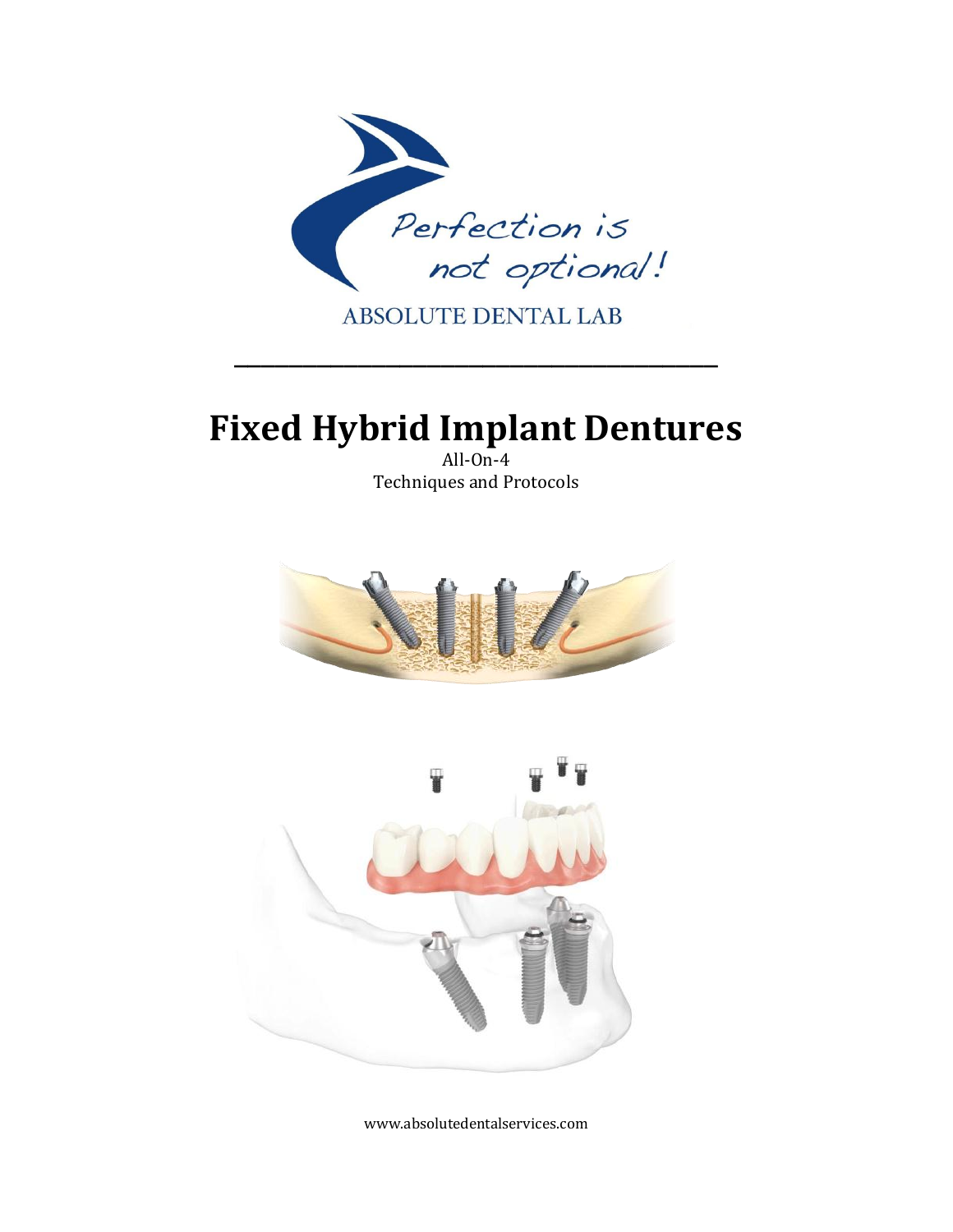### **Open Tray Technique – Multi-Unit Abutments**

1. Unscrew white healing caps or the current temporary prosthesis using the Unigrip screwdriver and torque wrench if needed.



2. Place the open tray impression copings onto the multi unit abutments using the Unigrip screwdriver.



3. Using a custom tray (optional) or perforated plastic full arch tray, remove the top of the tray to allow the guide screw of the impressing copings to protrude without any interference.



4. Inject a medium body or highly viscous heavy body impression material around the entire body of the impression coping. After loading the tray completely with impression material, seat the tray over the impression copings. Make sure that the guide screws of the copings extend fully through the previously made opening(s).



www.absolutedentalservices.com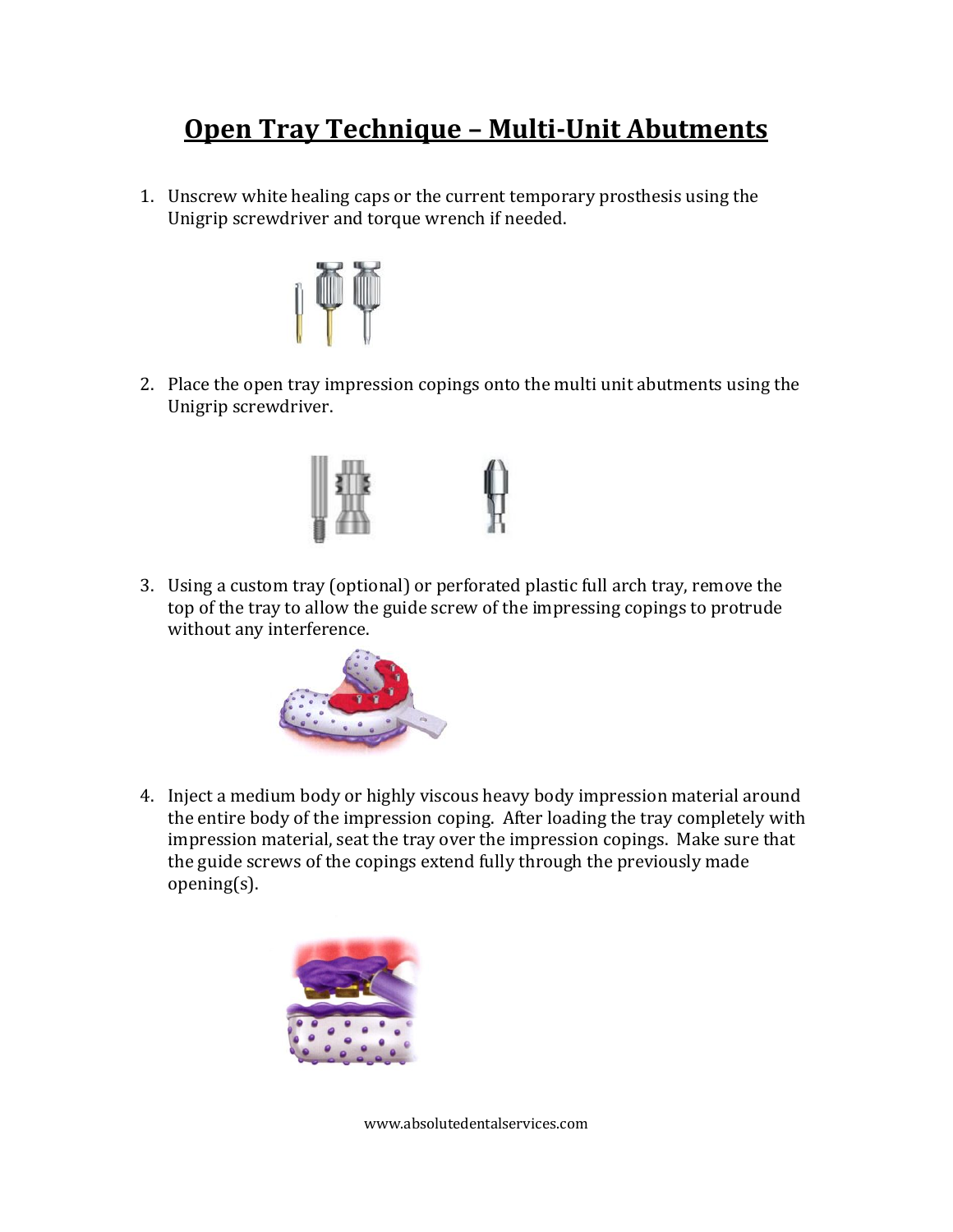

\**It is very important to wipe away any excess impression material from the top of each guide screw during its initial set so they can be visible and easily accessed for impression removal.*

5. Completely unscrew each guide screw and remove from the impression coping. At this time, the impression copings are no longer engaged to the abutments and the tray may be removed from the mouth.



6. Send to Absolute Dental Services for processing.

*If you have any questions on this or any other Implant procedure, please contact Conrad or the team at Absolute Dental for stepby-step assistance. We also offer in-office "Lunch and Learn" meetings and will gladly schedule one for you and your team!* 

#### **Which Components Do You Need?**

**Nobel Biocare reference numbers:** Multi-Unit impression copings (open tray) – #29089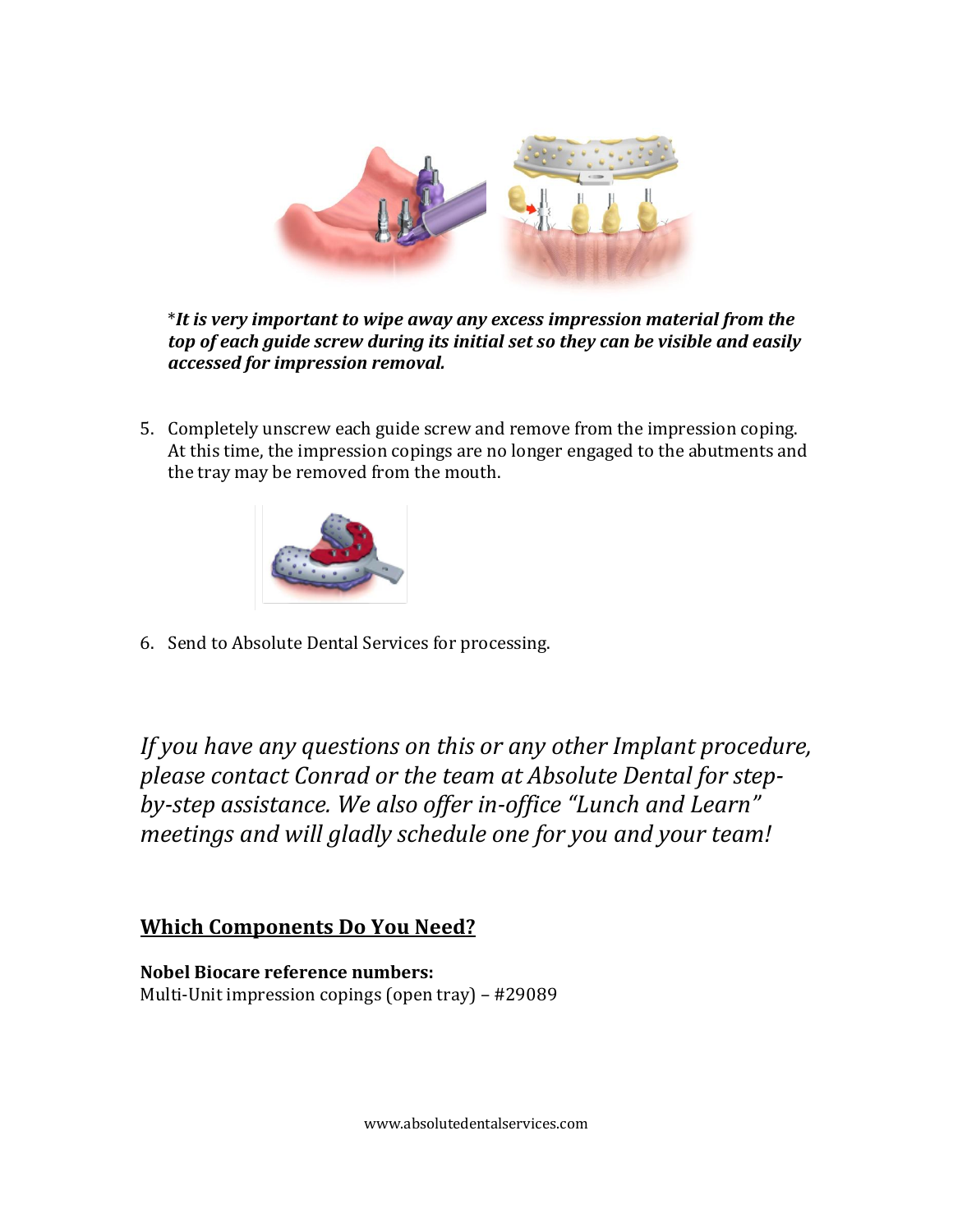

## **Fixed Hybrid Implant Denture Case Flow**

#### **Appt. #1: Full arch impression with open tray impression copings**

- The Lab will then fabricate a soft tissue model with a traditional occlusal wax bite rim.
- Optional: Request an impression verification matrix to check impression accuracy.

#### **Appt. #2: Traditional Bite Registration using wax rim. Check impression accuracy using acrylic verification matrix.**

 The Lab will mount casts and set selected teeth for traditional tooth try-in.

### **Appt. #3: Try-in of tooth set up for esthetics and bite verification**.

 The Lab will fabricate a Titanium Procera Implant Bar designed into the parameters set by the approved denture.

#### **Appt. #4: Framework try-in of Procera titanium bar.**

• Optional: Clinician can request transfer of teeth onto Titanium bar for final tooth and framework try-in at same appointment.

#### **Appt. #5: Definitive bar and tooth try-in, (if tooth try-in was not requested at Appt. #4)**

Lab will final process case for delivery

#### **Appt. #6: Final Delivery – Final prosthesis is delivered and screws are torqued to 15 Ncm using a Nobel Biocare torque wrench.**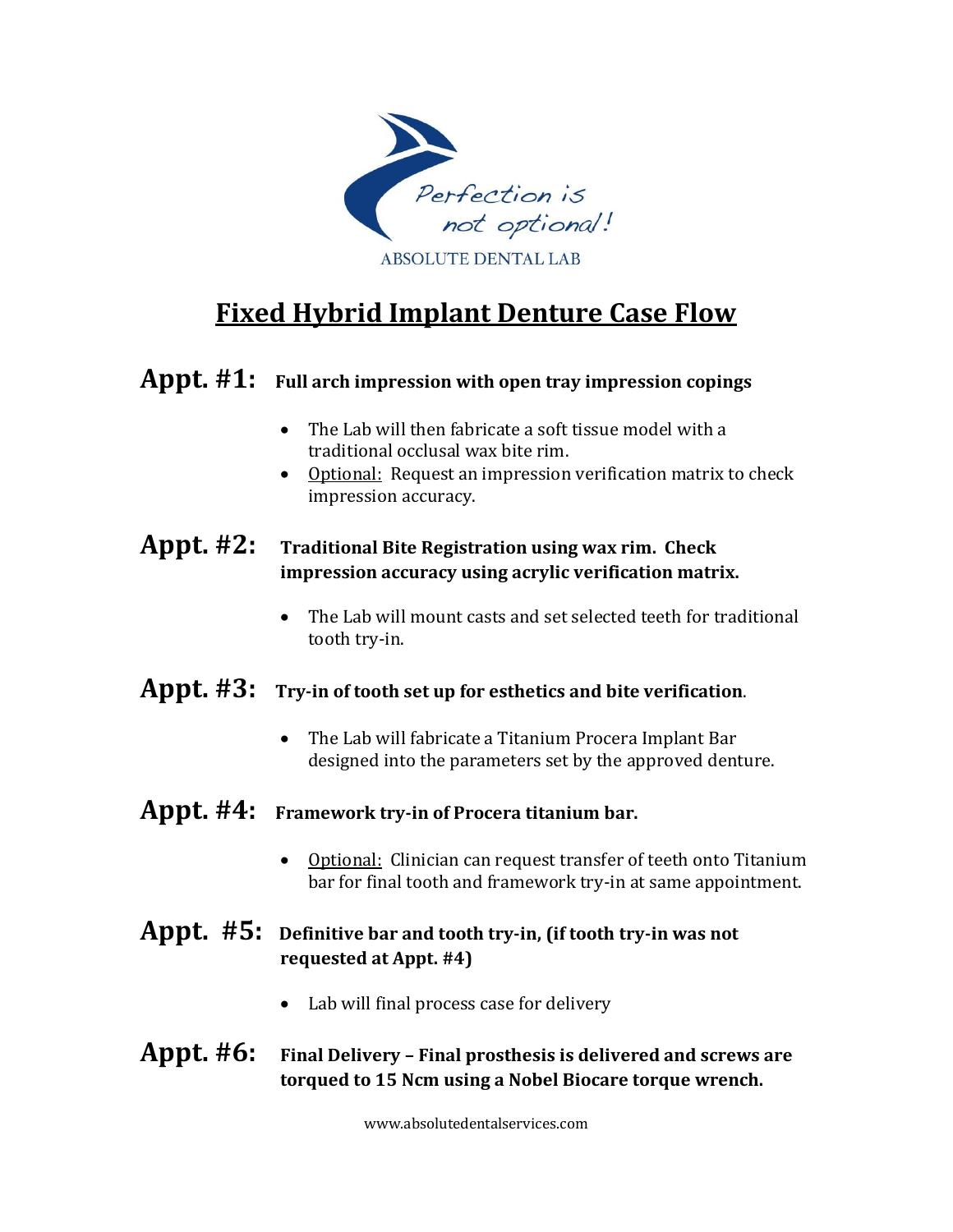## **Delivery**

- 1. Remove current temporary denture or white healing caps
- 2. Place final prosthesis and torque screws to only **15 Ncm**







www.absolutedentalservices.com